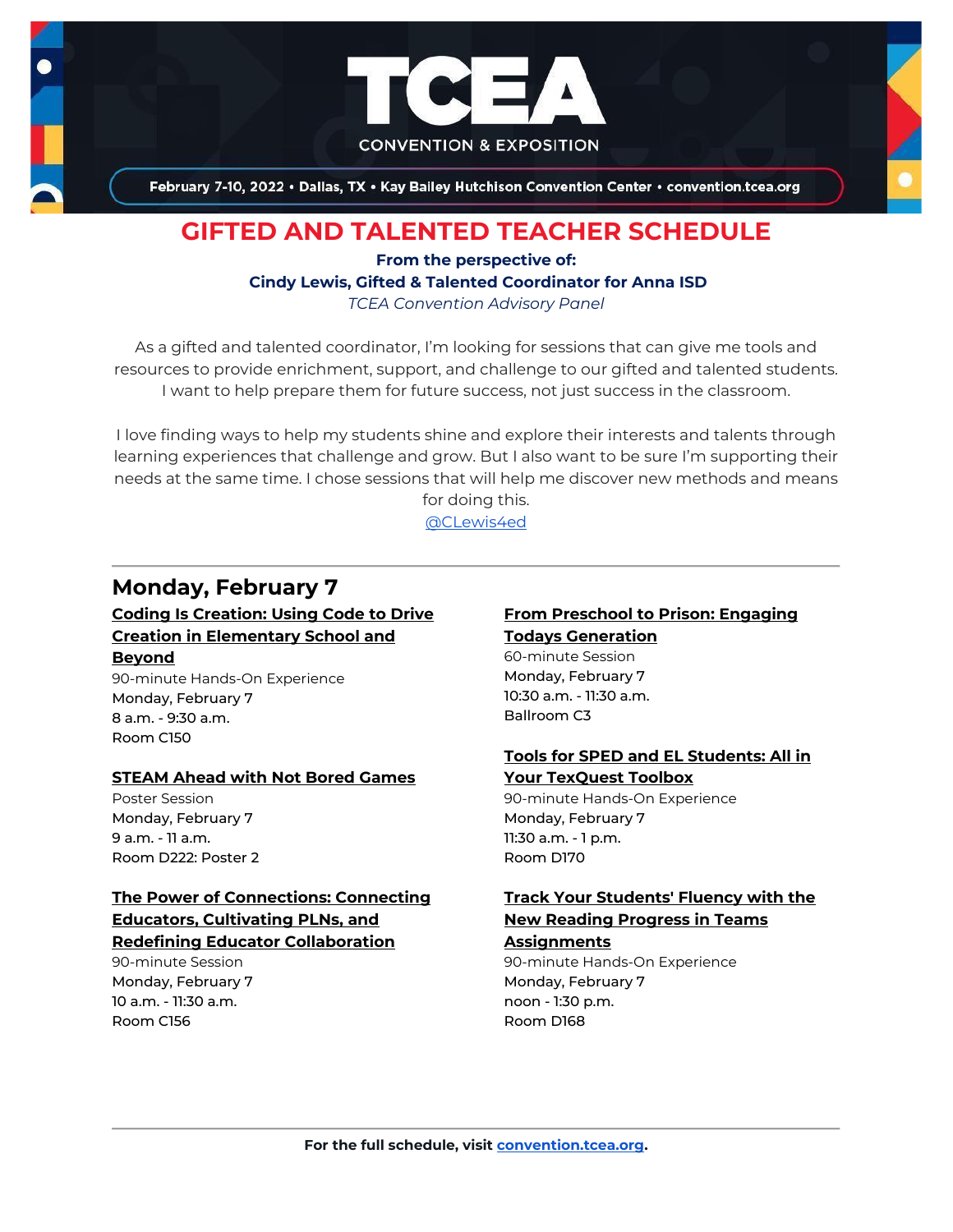

February 7-10, 2022 . Dallas, TX . Kay Bailey Hutchison Convention Center . convention.tcea.org

#### **[Opening Keynote with Cynthia Marshall](https://register.tcea.org/2022/session_list.cfm?session_key=5F0745B8-F04D-A206-2B64-0D4631096E34&session_date=Monday,%20Feb%2007,%202022)**

Special Event Monday, February 7 12:30 p.m. - 2 p.m. Exhibit Hall D

### **[Web Development, Game Design, and](https://register.tcea.org/2022/session_list.cfm?session_key=0245CD8A-F04D-A206-2B64-FED9E0F164AC&session_date=Monday,%20Feb%2007,%202022)  [Computer Science with Only a Browser!](https://register.tcea.org/2022/session_list.cfm?session_key=0245CD8A-F04D-A206-2B64-FED9E0F164AC&session_date=Monday,%20Feb%2007,%202022)**

90-minute Hands-On Experience Monday, February 7 1:30 p.m. - 3 p.m. Room D161

### **[Powered-Up Passion Projects: Giving](https://register.tcea.org/2022/session_list.cfm?session_key=023EC018-F04D-A206-2B64-B8B12243AF2F&session_date=Monday,%20Feb%2007,%202022)  [Voice and Choice to GT Students](https://register.tcea.org/2022/session_list.cfm?session_key=023EC018-F04D-A206-2B64-B8B12243AF2F&session_date=Monday,%20Feb%2007,%202022)**

60-minute Session Monday, February 7 3 p.m. - 4 p.m. Room D174

# **Tuesday, February 8**

### **[Special Population Educators \(ESL/ELL,](https://register.tcea.org/2022/session_list.cfm?session_key=5EB27693-F04D-A206-2B64-B0DA6FDC956B&session_date=Tuesday,%20Feb%2008,%202022)  [GT, SPED\) Meetup](https://register.tcea.org/2022/session_list.cfm?session_key=5EB27693-F04D-A206-2B64-B0DA6FDC956B&session_date=Tuesday,%20Feb%2008,%202022)**

Special Event Tuesday, February 8 8:30 a.m. - 9:30 a.m. Room D221

#### **[Creativity on a Chromebook: Free Web](https://register.tcea.org/2022/session_list.cfm?session_key=02349BE2-F04D-A206-2B64-E6C08C8E1D90&session_date=Tuesday,%20Feb%2008,%202022)  [Apps that Promote Student Voice](https://register.tcea.org/2022/session_list.cfm?session_key=02349BE2-F04D-A206-2B64-E6C08C8E1D90&session_date=Tuesday,%20Feb%2008,%202022)**

60-minute Session Tuesday, February 8 8:30 a.m. - 9:30 a.m. Room D174

### **[Set Sail: Capture More Than the Moment](https://register.tcea.org/2022/session_list.cfm?session_key=02404DED-F04D-A206-2B64-98D497DBFB21&session_date=Tuesday,%20Feb%2008,%202022)  [and Set a Course for Student Success](https://register.tcea.org/2022/session_list.cfm?session_key=02404DED-F04D-A206-2B64-98D497DBFB21&session_date=Tuesday,%20Feb%2008,%202022)**

Poster Session Tuesday, February 8 9 a.m. - 11 a.m. Room D222: Poster 2

### **[Actually, It Is Rocket Science](https://register.tcea.org/2022/session_list.cfm?session_key=0230535F-F04D-A206-2B64-5AB707DD89C6&session_date=Tuesday,%20Feb%2008,%202022)**

90-minute Hands-On Experience Tuesday, February 8 11:30 a.m. - 1 p.m. Room D161

### **[Help All Students Succeed with](https://register.tcea.org/2022/session_list.cfm?session_key=02399E17-F04D-A206-2B64-4EC003097211&session_date=Tuesday,%20Feb%2008,%202022)  [Universal Design for Learning](https://register.tcea.org/2022/session_list.cfm?session_key=02399E17-F04D-A206-2B64-4EC003097211&session_date=Tuesday,%20Feb%2008,%202022)**

90-minute Hands-On Experience Tuesday, February 8 2 p.m. - 3:30 p.m. Room D168

#### **[Make Learning Visible with Self-](https://register.tcea.org/2022/session_list.cfm?session_key=1F813208-F04D-A206-2B64-51214496D807&session_date=Tuesday,%20Feb%2008,%202022)[Reported Grades](https://register.tcea.org/2022/session_list.cfm?session_key=1F813208-F04D-A206-2B64-51214496D807&session_date=Tuesday,%20Feb%2008,%202022)**

60-minute Roundtable Discussion Tuesday, February 8 4 p.m. - 5 p.m. Room D220/227

### **[Robert Knight Exhibit Hall](https://register.tcea.org/2022/session_list.cfm?session_key=61CDF249-F04D-A206-2B64-15D6559D2515&session_date=Tuesday,%20Feb%2008,%202022)**

Special Event Tuesday, February 8 2 p.m. – 7 p.m. Exhibit Hall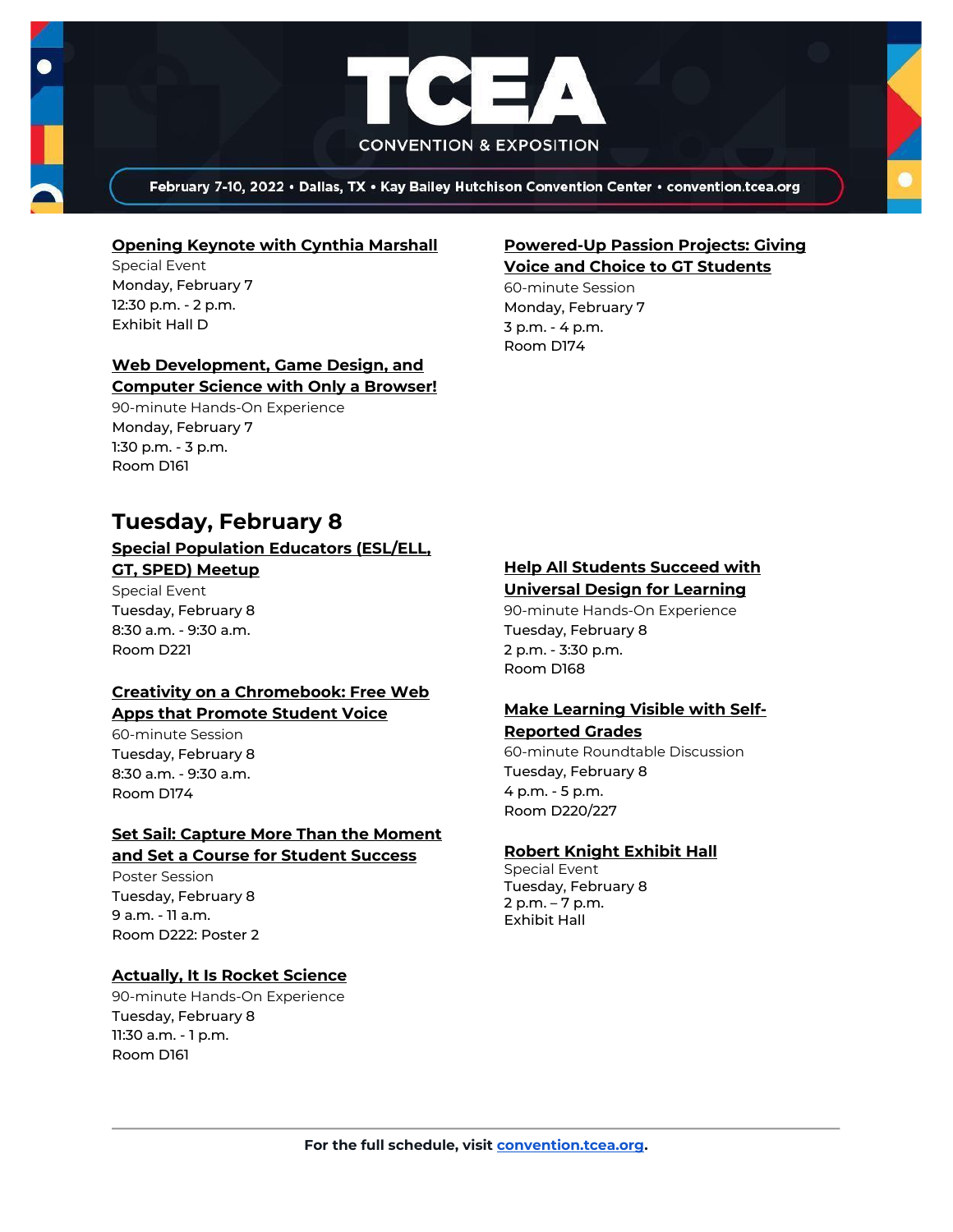

February 7-10, 2022 . Dallas, TX . Kay Bailey Hutchison Convention Center . convention.tcea.org

### **Wednesday, February 9 [Prosthetic Arms to Headstones: How to](https://register.tcea.org/2022/session_list.cfm?session_key=023F132F-F04D-A206-2B64-D2599462AD15&session_date=Wednesday,%20Feb%2009,%202022)**

**[Get Your Students to Help Others](https://register.tcea.org/2022/session_list.cfm?session_key=023F132F-F04D-A206-2B64-D2599462AD15&session_date=Wednesday,%20Feb%2009,%202022)**

60-minute Roundtable Discussion Wednesday, February 9 9:30 a.m. - 10:30 a.m. Room D220/227

### **[Feedback for an Effective Comeback](https://register.tcea.org/2022/session_list.cfm?session_key=0237997E-F04D-A206-2B64-422BE7ECA8D7&session_date=Wednesday,%20Feb%2009,%202022)**

60-minute Session Wednesday, February 9 9:30 a.m. - 10:30 a.m. Room C142

### **[Tech Tools to Engage Your Readers](https://register.tcea.org/2022/session_list.cfm?session_key=02422E1C-F04D-A206-2B64-7FF0E53D62D5&session_date=Wednesday,%20Feb%2009,%202022)**

60-minute Session Wednesday, February 9 noon - 1 p.m. Room C147

### **[Dedicated Exhibit Hall](https://register.tcea.org/2022/session_list.cfm?session_key=61CDD8E6-F04D-A206-2B64-74AAAD8173D7&session_date=Wednesday,%20Feb%2009,%202022)**

Special Event Wednesday, February 9 2 p.m. – 3 p.m. Exhibit Hall

# **Thursday, February 10**

### **[Google Arts and Culture: Inspiration,](https://register.tcea.org/2022/session_list.cfm?session_key=0238FAFB-F04D-A206-2B64-FD44A9619662&session_date=Thursday,%20Feb%2010,%202022)  [Information, Education, All Free!](https://register.tcea.org/2022/session_list.cfm?session_key=0238FAFB-F04D-A206-2B64-FD44A9619662&session_date=Thursday,%20Feb%2010,%202022)**

60-minute Session Thursday, February 10 9:30 a.m. - 10:30 a.m. Room C155

### **[Amplified Voices: Using Spoken Word](https://register.tcea.org/2022/session_list.cfm?session_key=02309352-F04D-A206-2B64-FAAC209EECF7&session_date=Thursday,%20Feb%2010,%202022)  [Poetry to Connect Students District-](https://register.tcea.org/2022/session_list.cfm?session_key=02309352-F04D-A206-2B64-FAAC209EECF7&session_date=Thursday,%20Feb%2010,%202022)**

**[wide](https://register.tcea.org/2022/session_list.cfm?session_key=02309352-F04D-A206-2B64-FAAC209EECF7&session_date=Thursday,%20Feb%2010,%202022)**

60-minute Session Thursday, February 10 11:30 a.m. - 12:30 p.m. Room D174

### **[Intuitive, Inclusive, Adaptable: Putting](https://register.tcea.org/2022/session_list.cfm?session_key=023BB930-F04D-A206-2B64-271905DED2CA&session_date=Wednesday,%20Feb%2009,%202022)  [the Joy Back in Learning with the](https://register.tcea.org/2022/session_list.cfm?session_key=023BB930-F04D-A206-2B64-271905DED2CA&session_date=Wednesday,%20Feb%2009,%202022)  [LEGO® Education Continuum](https://register.tcea.org/2022/session_list.cfm?session_key=023BB930-F04D-A206-2B64-271905DED2CA&session_date=Wednesday,%20Feb%2009,%202022)**

90-minute Hands-On Experience Wednesday, February 9 3:30 p.m. - 5 p.m. Room C150

### **[Far From the Shallow Now: EduProtocols](https://register.tcea.org/2022/session_list.cfm?session_key=023789AC-F04D-A206-2B64-500D55BFEC32&session_date=Wednesday,%20Feb%2009,%202022)  [for Deeper Learning](https://register.tcea.org/2022/session_list.cfm?session_key=023789AC-F04D-A206-2B64-500D55BFEC32&session_date=Wednesday,%20Feb%2009,%202022)**

60-minute Session Wednesday, February 9 4 p.m. - 5 p.m. D220/227

### **[Chart a New Course: Teaching Essential](https://register.tcea.org/2022/session_list.cfm?session_key=02331D54-F04D-A206-2B64-90AECBFFC4F4&session_date=Wednesday,%20Feb%2009,%202022)**

**Skills for [Tomorrow's World](https://register.tcea.org/2022/session_list.cfm?session_key=02331D54-F04D-A206-2B64-90AECBFFC4F4&session_date=Wednesday,%20Feb%2009,%202022)** 45-minute Session Wednesday, February 9 4:15 p.m. - 5 p.m. Ballroom D4

### **[Adding to Your Reality with Apple's](https://register.tcea.org/2022/session_list.cfm?session_key=02305F04-F04D-A206-2B64-40EA36D88C4F&session_date=Thursday,%20Feb%2010,%202022)  [Reality Composer](https://register.tcea.org/2022/session_list.cfm?session_key=02305F04-F04D-A206-2B64-40EA36D88C4F&session_date=Thursday,%20Feb%2010,%202022)**

90-minute Hands-On Experience Thursday, February 10 11:30 a.m. - 1 p.m. Room D163

### **[Google Game Changers](https://register.tcea.org/2022/session_list.cfm?session_key=023912F7-F04D-A206-2B64-96427A352CB1&session_date=Thursday,%20Feb%2010,%202022)**

60-minute Session Thursday, February 10 noon - 1 p.m. Room D162

**For the full schedule, visit [convention.tcea.org.](https://convention.tcea.org/)**